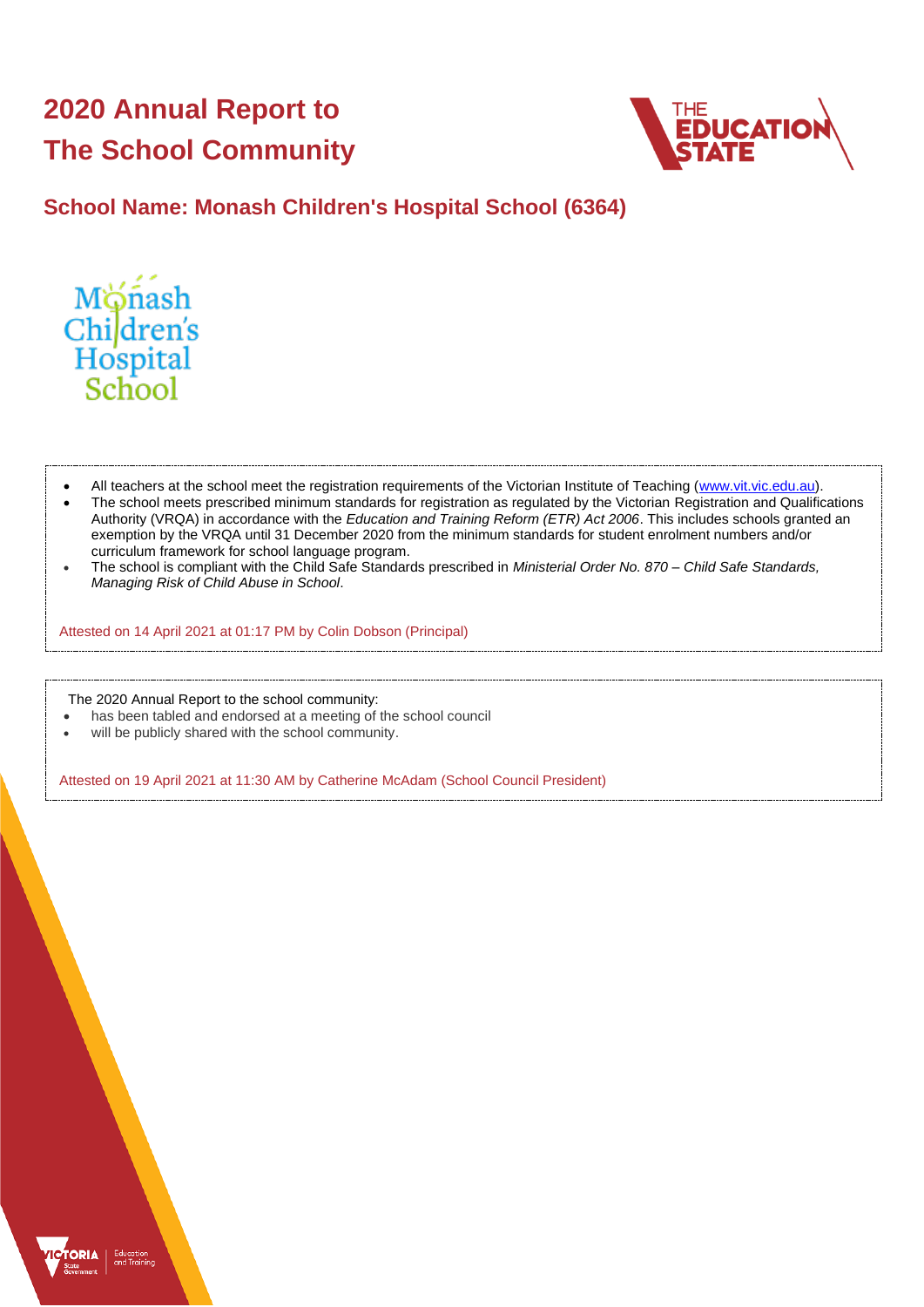

# How to read the Annual Report

## What has changed for the 2020 Annual Report?

#### **Improved appearance**

The appearance of the Performance Summary has been updated to more clearly represent information and to assist interpretation and comparison of individual school's data with state averages.

### **School performance data**

The Victorian community's experience of COVID-19, including remote and flexible learning, had a significant impact on normal school operations. This impacted the conduct of assessments and surveys. Readers should be aware of this when interpreting the Performance Summary.

For example, in 2020 school-based surveys ran under changed circumstances. Absence data may have been influenced by local processes and procedures adopted in response to remote and flexible learning.

Schools should keep this in mind when using this data for planning and evaluation purposes.

## What does the *'About Our School'* section refer to?

The About Our School section provides a brief background on the school, an outline of the school's performance over the year and future directions.

The 'School Context' describes the school's vision, values and purpose. Details include the school's geographic location, size and structure, social characteristics, enrolment characteristics and special programs.

The 'Framework for Improving Student Outcomes (FISO)' section includes the improvement initiatives the school has selected and the progress they have made towards achieving them.

## What does the *'Performance Summary'* section of this report refer to?

The Performance Summary includes the following:

### **School Profile**

- student enrolment information
- the school's 'Student Family Occupation and Education' category
- a summary of parent responses in the Parent Opinion Survey, shown against the statewide average for Specialist schools
- school staff responses in the area of School Climate in the School Staff Survey, shown against the statewide average for Specialist schools

#### **Achievement**

• English and Mathematics for Teacher Judgements against the curriculum

#### **Engagement**

Student attendance and engagement at school, including:

• how many exiting students go on to further studies or full-time work

Results are displayed for the latest year and the average of the last four years (where available).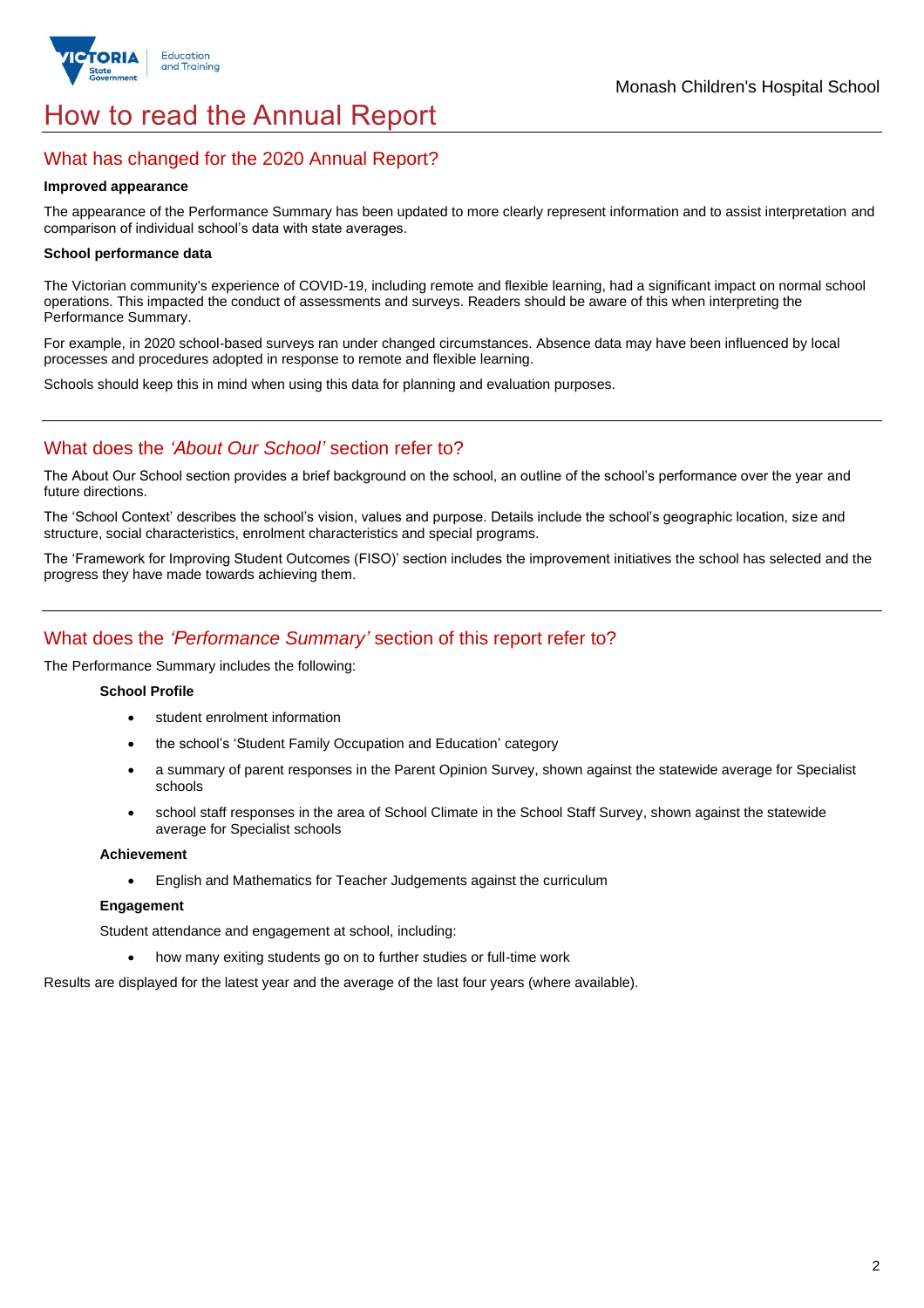

## How to read the Annual Report (continued)

## What does *'NDP'* or '*NDA*' mean?

'NDP' refers to no data being published for privacy reasons or where there are insufficient underlying data. For example, very low numbers of participants or characteristics that may lead to identification will result in an 'NDP' label. For the 2020 Student Attitudes to School survey, specifically, the similar school group averages are replaced by 'NDP' where less than 50% of schools in a given similar school group did not participate in the 2020 survey.

'NDA' refers to no data being available. Some schools have no data for particular measures due to low enrolments. There may be no students enrolled in some year levels, so school comparisons are not possible.

Note that new schools only have the latest year of data and no comparative data from previous years. The Department also recognises unique circumstances in Specialist, Select Entry, English Language, Community Schools and schools that changed school type recently, where school-to-school comparisons are not appropriate.

## What is the *'Towards Foundation Level Victorian Curriculum'*?

The Victorian Curriculum is assessed through teacher judgements of student achievement based on classroom learning.

The 'Towards Foundation Level Victorian Curriculum' is integrated directly into the curriculum and is referred to as 'Levels A to D'.

'Levels A to D' may be used for students with a disability or students who may have additional learning needs

'Levels A to D' are not associated with any set age or year level that links chronological age to cognitive progress (i.e. there is no age expected standard of achievement for 'Levels A to D').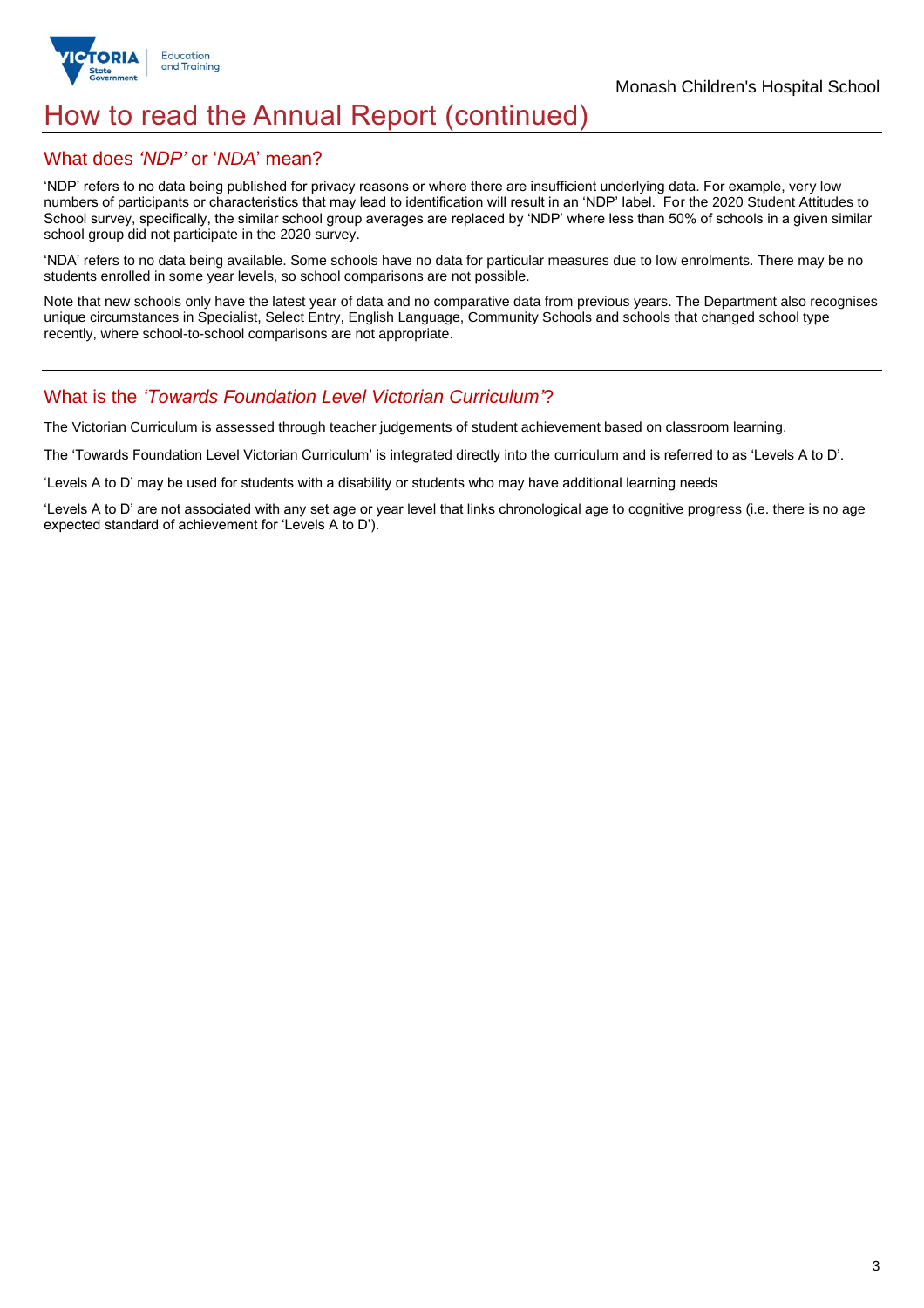

# **About Our School**

## **School context**

Monash Children's Hospital School (MCHS) is a Department of Education and Training school located within Monash Children's Hospital. The school has been established to provide education for children who are inpatients and/or outpatients of Monash Children's Hospital inclusive of Early in Life Mental Health Services (ELMHS). Monash Children's Hospital School delivers education services alongside a patient's treatment, recovery and reintegration. It supports patients with significant health conditions who are at-risk of disengaging from education, or who are unable to attend their regular educational setting due to their health condition. The intent of the school is to provide educational experiences and outcomes that children and young people would have had, had they not been experiencing a significant health condition. MCHS teachers work closely with the young person, their families, their treating team and their regular educational setting.

### School Vision

Our children and young people will have access to high quality teaching and learning that will ensure continuity of their education regardless of their health condition.

#### Model of Learning

An individualised program is created for each student, inclusive of their own school work and/or learning tasks developed by Monash Children's Hospital School teachers. This can occur in the following formats:

- One-on-one sessions at the patient's bedside and on the ward
- Small group learning classes, which take place on the wards and in specific activity rooms
- Classroom learning with groups of up to fifteen students

Our teachers work closely with Monash Children's Hospital medical/health professionals as part of a multidisciplinary approach and provide education for students aged 5-18 years of age. We aim to build a safe and supportive environment and culture, one that promotes positive relationships, values diversity and supports the holistic development of our students.

#### Advocacy

While the young person is an inpatient/outpatient of Monash Children's Hospital (inclusive of ELMHS) the teachers also act as educational advocates for the young person and their family.

• Treatment Phase: Establish and maintain contact with the young person's regular educational setting in a supportive and confidential manner in order to provide continuity with their learning.

• Recovery Phase: Ongoing conversations and liaising between home, hospital and school for the period of time the young person is recovering at home.

• Reintegration Phase: Provide support to the young person and the family to assist in a smooth and positive reintegration to school/TAFE.

#### **Staffing**

Monash Children's Hospital School employs 21 staff members (18.1 equivalent full time) encompassing: 2 Principal class, 3 leading teachers/learning specialists, 13 teachers and 2.5 educational support staff members. The school is a part of a multidisciplinary team and has access to Monash Children's Hospital medical and health personnel: doctors, nurses, allied health, interpreters, indigenous liaison officers, social workers etc. The student population is extremely fluid and changes on a daily basis, depending on the number of young people who are inpatient/outpatients of Monash Children's Hospital inclusive of Early in Life Mental Health Services. The time frame that students are supported by MCHS is varied and can range from a couple of days to a number of months or years.

### **Framework for Improving Student Outcomes (FISO)**

1. Building Practice Excellence

Key Improvement Strategies

KIS 1: For all MCHS teachers to develop knowledge and understanding of assessment strategies to inform teaching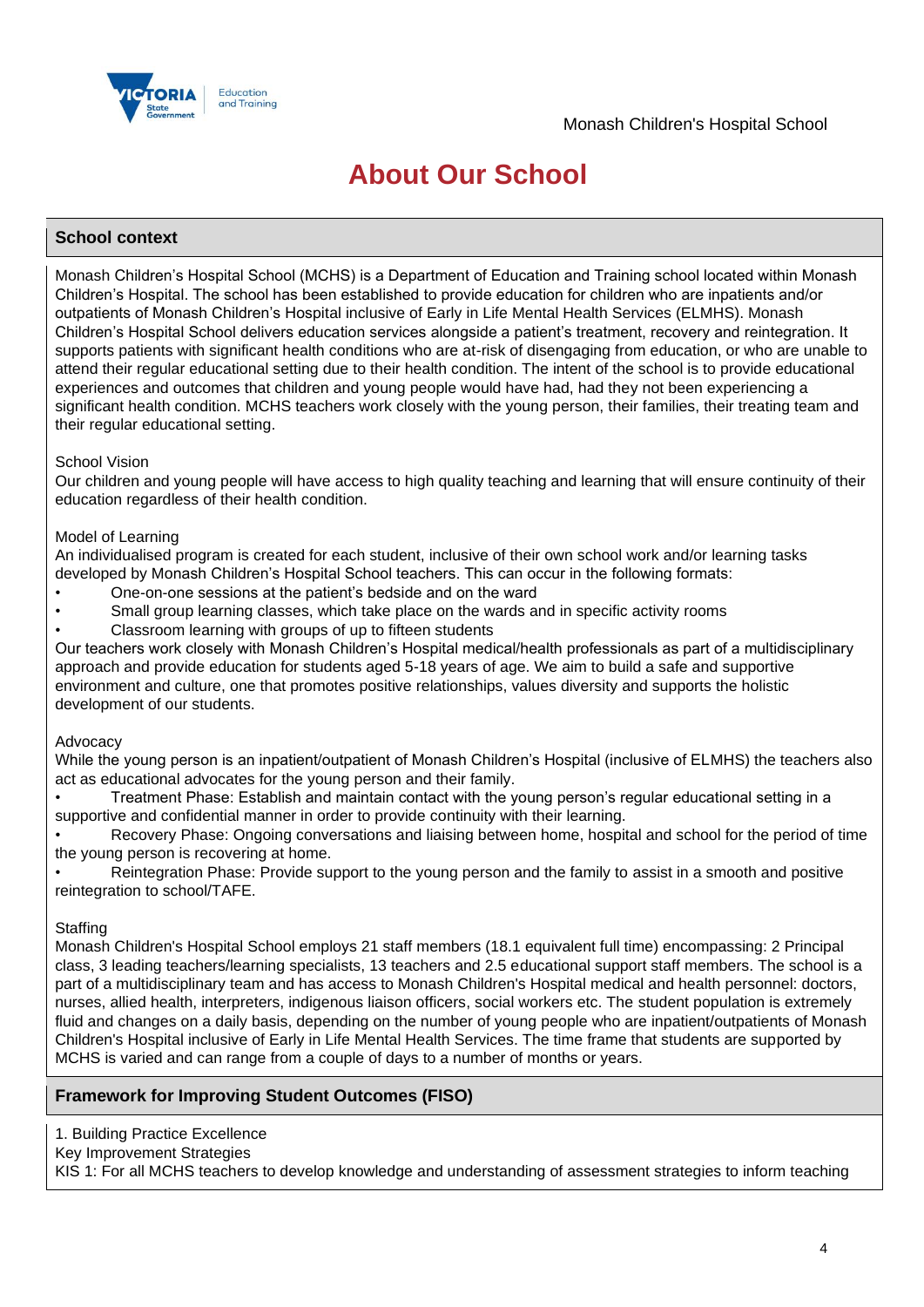## Monash Children's Hospital School



and learning.

KIS 2: Teachers work collaboratively to plan and deliver a responsive teaching and learning program for every child. 2. Setting expectations and promoting inclusion

Key Improvement Strategy

KIS 3: To actively engage students in Resilience, Rights and Respectful Relationships by embedding the program across MCHS.

KIS 4: To build a culture that values and nurtures student voice, agency and leadership.

3. Building Communities

Key improvement Strategy

KIS 5: Develop return to school/education processes to actively support MCHS students in the community (MCH and ELMHS).

Please note that Covid19 Pandemic had a major influence on the achievement of the above Key Improvement Strategies throughout 2020.

## **Achievement**

1. Building Practice Excellence

Key improvement Strategies

KIS 1: For all MCHS teachers to develop knowledge and understanding of assessment strategies to inform teaching and learning.

KIS 2: Teachers work collaboratively to plan and deliver a responsive teaching and learning program for every child.

The MCHS staff member's knowledge and understanding of assessment developed significantly throughout 2020. Each student had an individualised learning plan that focused on literacy, numeracy and Resilience, Rights and Respectful Relationships (RRRR). If school work was sent from the student's base school then these learning tasks were placed on the student's learning plan.

During the pandemic (Covid19), the Assistant Principal and the Learning Specialist developed and implemented an online Professional Learning program that was exemplary. They ensured that MCHS's professional learning program continued regardless of the Covid19 situation. This ensured that the capacity building of staff continued (around the 2020 AIP goals and strategies) and just as importantly allowed staff to truly connect with one another.The staff professional learning program specifically targeted formative and summative assessment and each staff member had this as a goal within their Performance and Development Plan (PDP).

Weekly collaborative sessions (mainly online) were held where staff members shared information about students' learning with their colleagues. Through this collaboration, staff members provided support and constructive feedback to their colleagues and focused on how the educational program for each and every child could be further strengthened. Staff members were appointed to a whole school literacy, numeracy or RRRR professional learning team. The staff members further developed their understanding of literacy, numeracy and RRRR content through an assessment lens. This provided staff with the skills, knowledge and understanding to identify the student's learning needs through the development of authentic screening tools and then they were able to develop rich and meaningful learning tasks that specifically targeted the point of need for each young person.

During the Covid 19 Pandemic, MCHS continued to provide a 'blended' delivery model of education to the patients (inpatients and outpatients). The Stepping Stones and Oasis (Mental Health inpatient units) patients/students were provided with a face to face model of teaching and learning. Monash Children's Hospital and Early in Life Mental Health Services appreciated this ongoing support and viewed the face to face education program as 'essential' for the children.

The role of the teachers on the general medical wards was one of facilitator. The staff members also had to ensure that the students had access to their base school's online teaching and learning program. They were able to assist the young person when misconceptions were formed or understandings of key concepts were not understood during their regular school online classes. Teaching of children from the Cancer Centre was all online and this was provided to the children when they were in hospital or at home.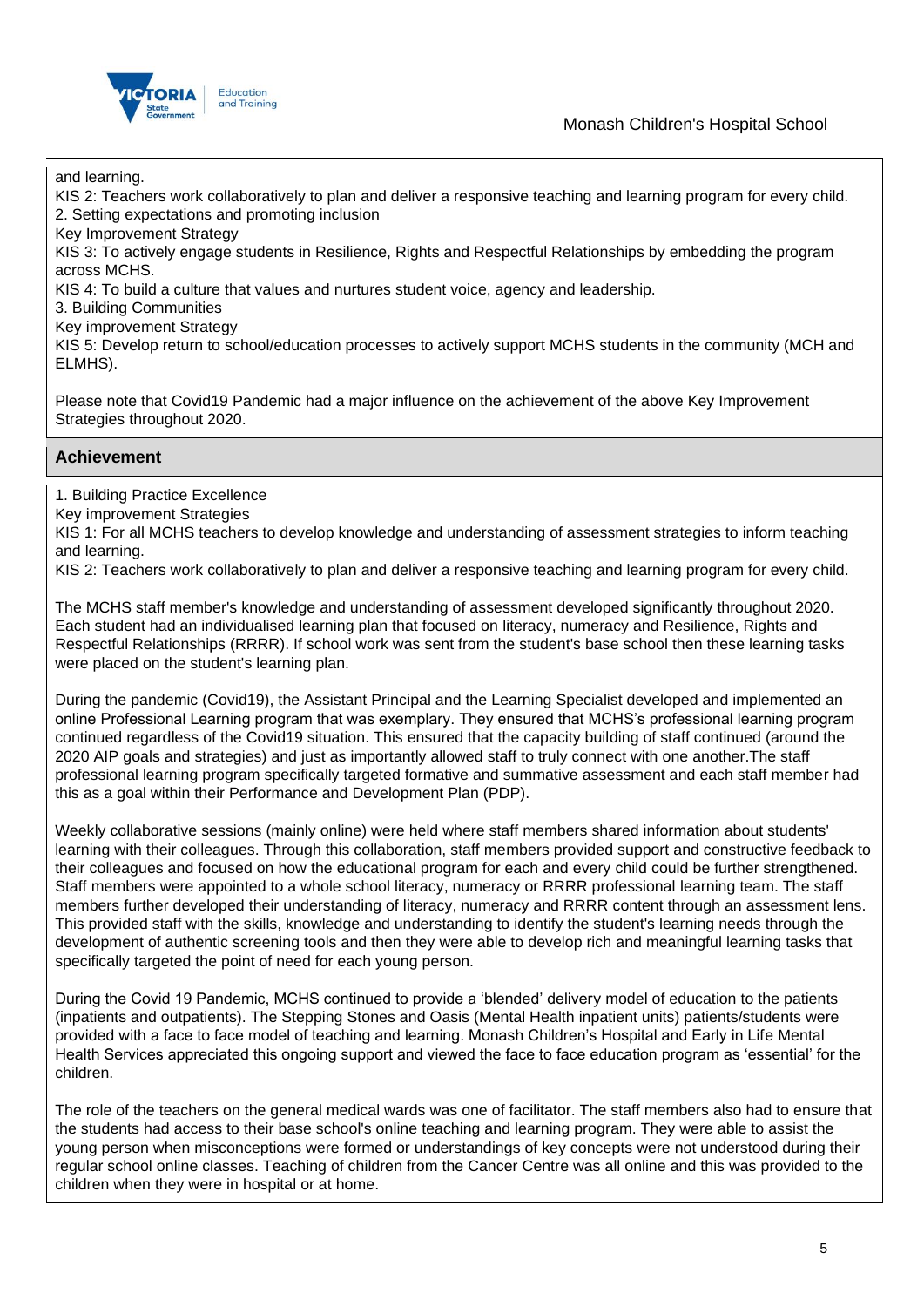

Outpatient Clinics moved to a telehealth platform and this proved to be highly successful with the patient, their family, MCHS teacher and medical consultant. The teacher provided this educational consultation and then followed-up with the base school on behalf of the young person.

Each staff member was required to create one student case study. This case study provided a background of a child and captured the impact that the MCHS learning experience had on this young person. The case study formed a part of the teacher's professional portfolio that showcased their teaching and learning development across the 2020 school year. These portfolios formed a major part of the mid year and end of year performance and development meetings that every MCHS staff member had with a representative of the MCHS Leadership Team.

The 2020 AIP Goals, staff members PDP's and the comprehensive professional learning program were fully aligned.

## **Engagement**

2. Setting expectations and promoting inclusion

Key Improvement Strategy

KIS 3: To actively engage students in Resilience, Rights and Respectful Relationships (RRRR) by embedding the program across MCHS.

KIS 4: To build a culture that values and nurtures student voice, agency and leadership.

Staff members were allocated into three distinct Professional Learning Teams (PLT): Literacy, Numeracy and Resilience, Rights and Respectful Relationships (RRRR). The RRRR staff members met online on a weekly basis and developed rich learning tasks that could be taught across MCHS. Unfortunately due to Covid restrictions, MCHS was unable to run 'group' sessions on the general medical wards and all the RRRR tasks were delivered on a one to one basis. However, RRRR group sessions were provided to students from the Stepping Stones unit. One of the most significant outcomes that occurred during Covid19 was related to technology and the accessibility to learning through online and virtual systems. The children had direct access to their regular online classroom sessions and had the opportunity to stay connected with their regular school work, their teachers and peers. The opportunity to be able to connect with live online classrooms, watch videos of the sessions that had taken place throughout the day and connect with their teachers and peers was welcomed and appreciated by the patients and their families.

At MCHS we believe that mainstream and special school staff members have developed their technology skills to provide education to all children and it is our hope that this support is continued in the future for children with chronic health conditions. Anecdotally, staff at MCHS observed and heard from colleagues from mainstream schools that they felt more equipped to provide education online to children with chronic health conditions (children who may not be able to attend school for periods of time). It seems that mainstream educators now realise the importance of providing a robust education to these children when they are in hospital or are recovering at home and have the confidence to provide such learning.

MCHS staff members developed skills in providing teaching and learning online and their confidence in providing online education grew enormously. They also learnt how to navigate their way around the myriad of online platforms that schools used. There was a pride from the staff in their developing skills and knowledge to deliver authentic learning experiences online for the patients as well as supporting children when they were in hospital and/or recovering at home. This success of providing educational support while a child is at home led MCHS to continue this support for the duration of 2020 and this 'home' support will continue in 2021, especially for children who are in an immunocompromised position.

MCHS continued to provide on-site and off-site education for patients/students for the entire Covid19 pandemic period. The educational program ran every week from late March inclusive of holiday periods. The willingness of staff to work on-site and provide education for young people, who were quite vulnerable due to their significant health condition, was inspiring. MCHS staff members effectively navigated their way through the myriad of health precautions and requirements to ensure the delivery of education in this unprecedented time of the Covid 19 pandemic.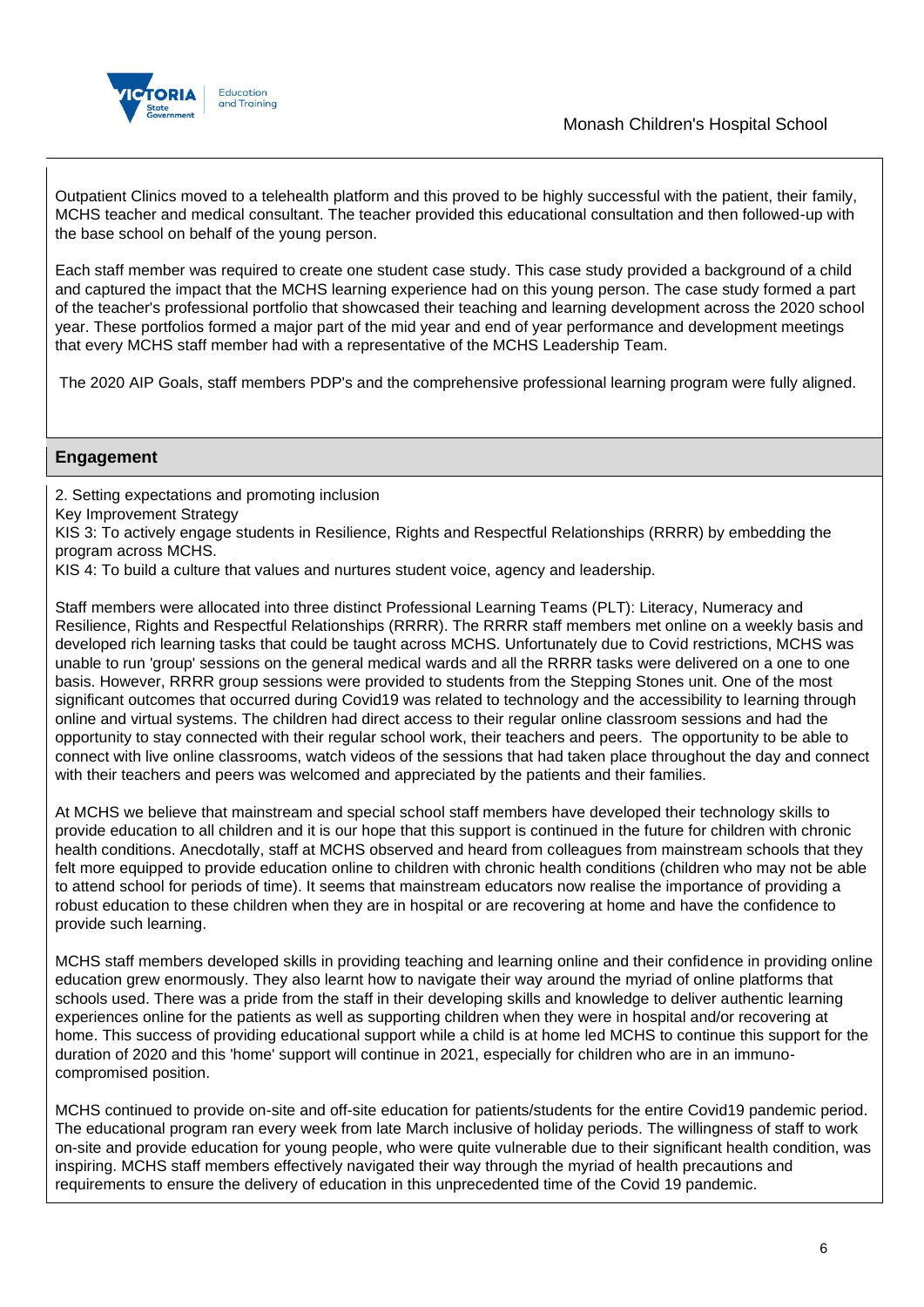

At MCHS, the staff members noted that students confidence to monitor and self regulate their learning increased significantly during this remote learning period. However, there was a lack of opportunity to achieve the strategies of raising 'student voice and agency' while in hospital as MCHS was unable to bring students together in small groups because of Covid19 precautions and restrictions. The student think tanks/forums will be established in 2021 to ensure that student voice and agency is captured and that their ideas and thoughts help shape the current and future practices of the school. In 2020 it was extremely pleasing to have a young adult join MCH School Council as a community member and his input was extremely valuable and insightful. Student voice and agency will continue to be a goal in 2021.

## **Wellbeing**

3. Building Communities

Key Improvement Strategy

KIS 5: Develop return to school/education processes to actively support MCHS students in the community (MCH and ELMHS).

Monash Children's Hospital School staff continued to immerse themselves into the culture of Monash Children's Hospital. This immersion process allowed the MCHS staff to further develop and refine practices and programs that meet the needs of each young person as they transition through the treatment, recovery and reintegration phases. The MCHS model allowed education and health colleagues to work together as members of a multidisciplinary treating team. This provided a holistic approach to the care and education of each young person. Together health and educational professionals aligned treatment and education, informed one another's practices, provided different perspectives of the child, utilised one another's strengths and built a holistic understanding of the young person.The introduction of the on-line platform - 'OneDrive' allowed staff to genuinely capture the child's teaching and learning program, document the planning for future learning and accurately record communications between all key stakeholders. This allowed for greater accessibility and transparency of information for every child that could then be effectively shared between all MCHS staff members. This in turn has further strengthened the teacher's capacity to provide a highly personalised program that targets the needs of each child.

A 'coaching' approach was continued at MCHS and this proved to be a powerful mechanism to strengthen the staff member's capacity in all domains of teaching and learning, especially in the areas of literacy, numeracy, RRRR and personalised learning. Professional learning teams in these specific areas: literacy, numeracy and RRRR, provided an excellent base for this coaching model, allowing for staff members to coach and be coached. Please note that the coaching model was carried out online in 2020.

Staff members attended daily/weekly online handovers where information about each child was shared by members of the medical/health treating team. Teachers were allocated to specialised areas (bed-card) to ensure communication between the health professionals and school staff was transparent and effective. This allowed MCHS staff to be aware of the specific needs of each young person and in turn deliver a program that catered for their individual needs.

MCHS was extremely proud of the provision of resources that were provided to the patients/students during this Covid19 pandemic period. MCHS and DET worked closely to ensure internet access was available to the patients as the MCH patient internet access was not adequate to meet the increasing education online demands for the students/patients. Internet dongles were provided by the Department of Education and Training and this was an extremely beneficial and necessary resource. Teaching and learning resources were provided to the young people and this 'resource' support was also extended to the patients when they were recovering at home.

All staff were provided with resources to allow them to effectively work from home and to continue to provide online teaching, have access to their PLT's and the MCHS professional learning program and to generally stay connected to their MCHS/MCH colleagues during Covid19. The resources consisted of laptops, iPads and mobile phones.

As mentioned earlier in the report, one of the highlights of 2020 was the development and implementation of an exemplary online professional learning program which consisted of whole staff professional learning sessions, PLT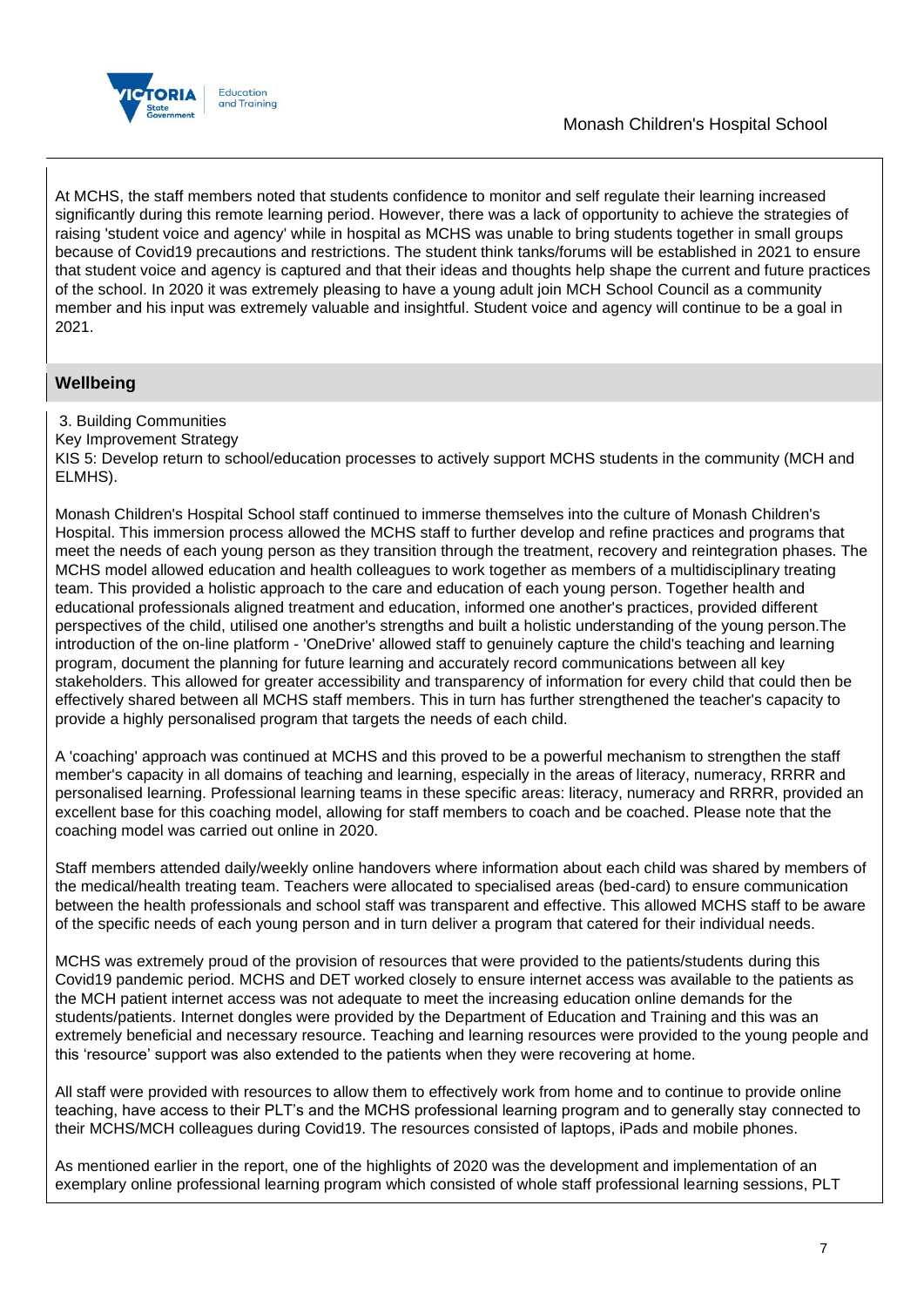

## Monash Children's Hospital School

focus sessions and the strengthening of the Triad/Coaching system at MCHS. Once again credit lies with the Assistant Principal and Learning Specialist on transitioning the entire professional learning program onto an online platform. The collaboration between staff members of MCHS has been strong and there was a real sense of cohesion and connectivity throughout the Covid19 period. The collaboration between staff from MCH and MCHS has also been noteworthy and the medical and health teams have stated that the services that MCHS provided throughout the pandemic were essential and outstanding.

Another key feature for 2020 was the way that MCHS staff stayed connected with one another and supported their colleagues throughout the pandemic. The staff enthusiastically participated in weekly Zoom, WebEx and Teams online sessions – celebrating achievements from one week to the next. MCHS staff celebrated birthdays, special events and focused on 'joys' from both home and work. MCHS developed a comprehensive communication system that ensured leaders were connecting with staff on a weekly basis and support was provided to each member of staff.

In 2020, the establishment of the MCHS Staff 'Community' Team was explored and this new team will be developed for the 2021 school year. This 'Community Team' will consist of staff members who are working with outpatients from Monash Children's Hospital and Early in Life Mental Health Services. In 2020, MCHS staff members provided ongoing educational consultations for many medical departments of the children's hospital. In particular this support was provided to the following: Victorian Paediatric Rehabilitation Service for children with chronic fatigue or an acquired brain injury, Victorian Fetal Alcohol Service (VicFAS), Cystic Fibrosis, Nephrology and Adolescent Medicine clinics. MCHS also provided outreach/outpatient education support for the Early in Life Mental Health Service especially in the Adolescent Recovery Program (ARC), CAHMS and Early Action in Schools program (CASEA) and the group program (CORE). These secondary educational consultations were carried out through a telehealth platform due to Covid19.

## **Financial performance and position**

The annual financial result was in surplus and this was strategically planned for. Equity funding of \$2,500 was used to purchase literacy and numeracy resources for children with specific learning needs. The school is only in its third year of operation and its role is continually evolving. The major spend was around resourcing a relatively new school, one where a personalised program for teaching and learning is fundamental. Specific equipment was purchased to provide the best learning environment for the patients/students especially in the area of Information Technology. Due to Covid19 there was an increase demand for online teaching and learning, students needed to effectively access their school work and 'live' classes online. Internet access was a major focus for MCHS in 2020. Additional costs were also directed for the wellbeing and supervision of staff - this support was critical. The financial surplus will be used to purchase resources for Monash Children's Hospital School as it naturally expands and provides further educational support to the wider Monash Health community, especially for the Early in Life Mental Health Service.

> **For more detailed information regarding our school please visit our website at <https://monashchildrenshospital.org/school/>**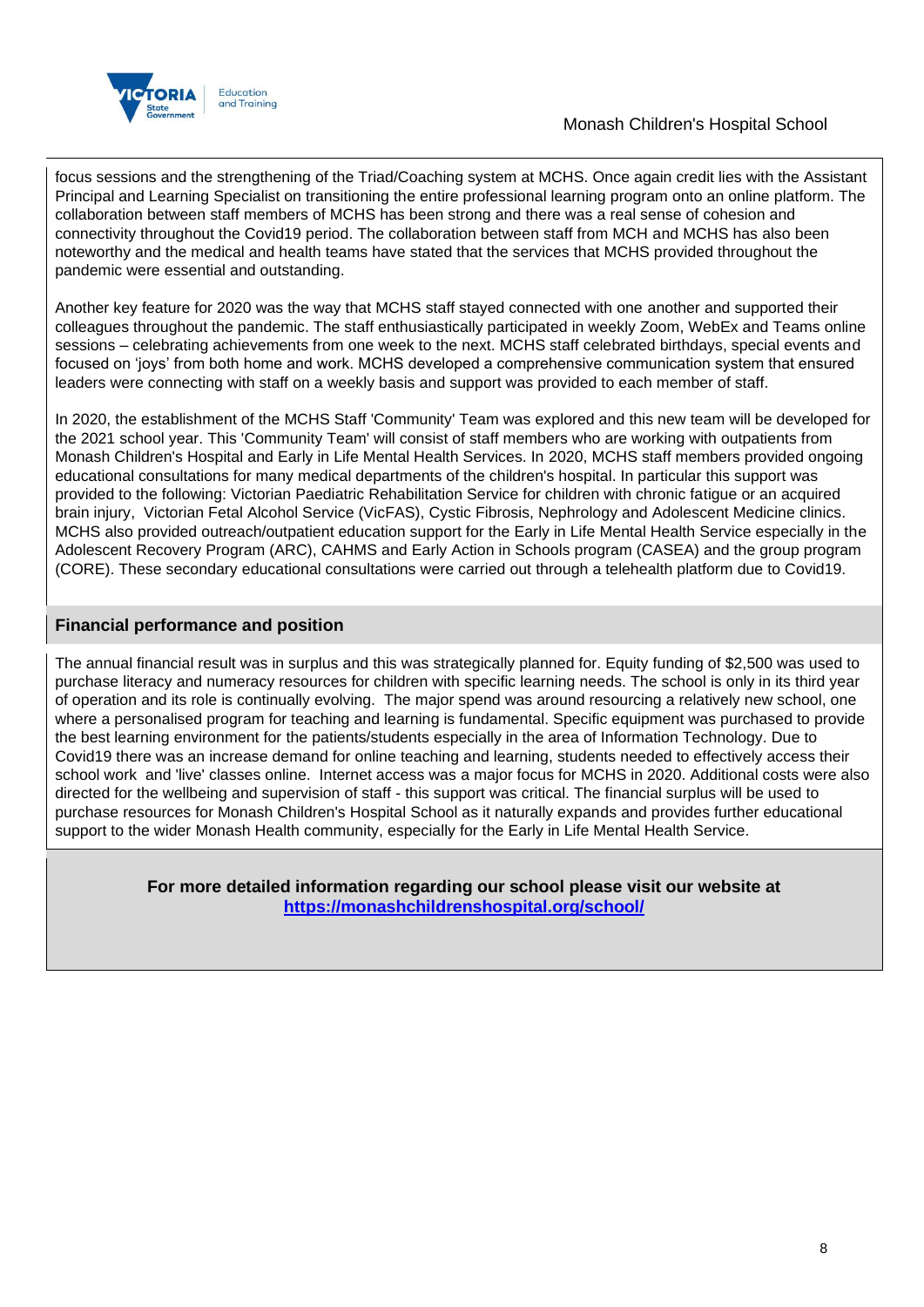

# **Performance Summary**

The Performance Summary for government schools provides an overview of how this school is contributing to the objectives of the Education State and how it compares to other Victorian Government schools.

All schools work in partnership with their school community to improve outcomes for children and young people. Sharing this information with parents and the wider school community helps to support community engagement in student learning, a key priority of the Framework for Improving Student Outcomes.

Refer to the 'How to read the Annual Report' section for help on how to interpret this report.

## SCHOOL PROFILE

#### **Enrolment Profile**

A total of 0 students were enrolled at this school in 2020, 0 female and 0 male.

NDA percent of students had English as an additional language and NDA percent were Aboriginal or Torres Strait Islander.

#### **Overall Socio-Economic Profile**

The overall school's socio-economic profile is based on the school's Student Family Occupation and Education index (SFOE) which takes into account parents' occupations and education.

Possible socio-economic band values are: Low, Low-Medium, Medium and High.

This school's socio-economic band value is: NDA

#### **Parent Satisfaction Summary**

The percent endorsement by parents on their school satisfaction level, as reported in the annual Parent Opinion Survey.

Percent endorsement indicates the percent of positive responses (agree or strongly agree) from parents who responded to the survey.



#### **School Staff Survey**

The percent endorsement by staff on School Climate, as reported in the annual School Staff Survey.

Percent endorsement indicates the percent of positive responses (agree or strongly agree) from staff who responded to the survey. Data is suppressed for schools with three or less respondents to the survey for confidentiality reasons.

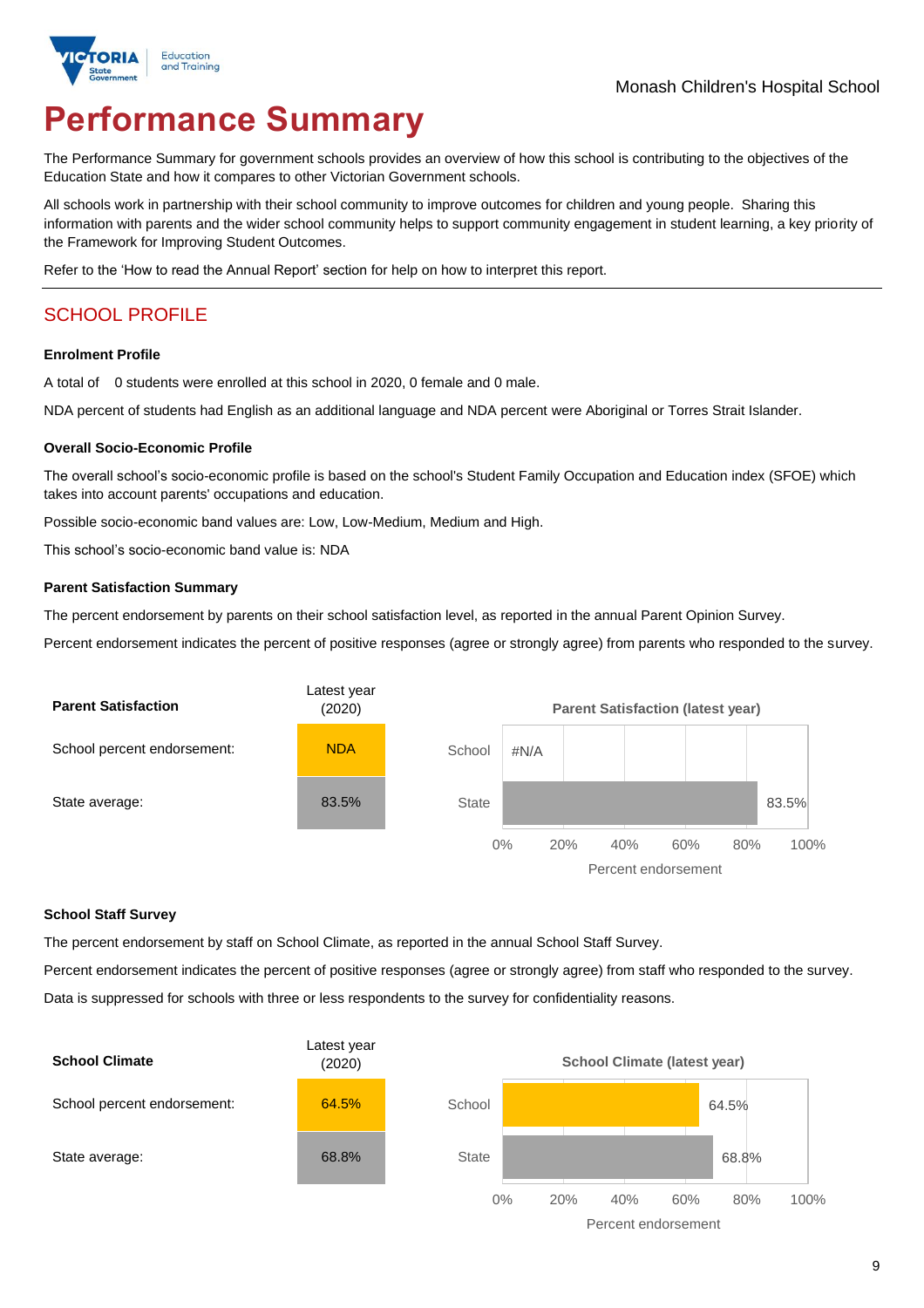

## ACHIEVEMENT

## **Teacher Judgement of student achievement**

Percent of results at each achievement level in English and Mathematics.

### **English**

| Achievement<br>Level | Latest year<br>(2020) |                               |       |     | <b>English (Latest year)</b> |     |     |      |
|----------------------|-----------------------|-------------------------------|-------|-----|------------------------------|-----|-----|------|
| A                    | <b>NDA</b>            | A                             | #N/A  |     |                              |     |     |      |
| B                    | <b>NDA</b>            | B                             | #N/A  |     |                              |     |     |      |
| C                    | <b>NDA</b>            | C                             | #N/A  |     |                              |     |     |      |
| D                    | <b>NDA</b>            | D                             | #N/A  |     |                              |     |     |      |
| 0.5                  | <b>NDA</b>            | 0.5                           | #N/A  |     |                              |     |     |      |
| F to F.5             | <b>NDA</b>            | F to F.5                      | #N/A  |     |                              |     |     |      |
| 1 to 1.5             | <b>NDA</b>            | 1 to 1.5                      | #N/A  |     |                              |     |     |      |
| 2 to 2.5             | <b>NDA</b>            | Achievement Level<br>2 to 2.5 | #N/A  |     |                              |     |     |      |
| 3 to 3.5             | <b>NDA</b>            | 3 to 3.5                      | #N/A  |     |                              |     |     |      |
| 4 to 4.5             | <b>NDA</b>            | 4 to 4.5                      | #N/A  |     |                              |     |     |      |
| 5 to 5.5             | <b>NDA</b>            | 5 to 5.5                      | #N/A  |     |                              |     |     |      |
| 6 to 6.5             | <b>NDA</b>            | 6 to 6.5                      | #N/A  |     |                              |     |     |      |
| 7 to 7.5             | <b>NDA</b>            | 7 to 7.5                      | #N/A  |     |                              |     |     |      |
| 8 to 8.5             | <b>NDA</b>            | 8 to 8.5                      | #N/A  |     |                              |     |     |      |
| 9 to 9.5             | <b>NDA</b>            | 9 to 9.5                      | #N/A  |     |                              |     |     |      |
| 10 to 10.5           | <b>NDA</b>            | 10 to 10.5                    | #N/A  |     |                              |     |     |      |
| 11 to 11.5           | <b>NDA</b>            | 11 to 11.5                    | #N/A  |     |                              |     |     |      |
| <b>NA</b>            | <b>NDA</b>            | NA                            | #N/A  |     |                              |     |     |      |
|                      |                       |                               | $0\%$ | 20% | 40%                          | 60% | 80% | 100% |

### Percent of results

### **Mathematics**

| Achievement<br>Level | Latest year<br>(2020) |                   |            |         |     |     | <b>Mathematics (Latest year)</b> |     |      |
|----------------------|-----------------------|-------------------|------------|---------|-----|-----|----------------------------------|-----|------|
| A                    | <b>NDA</b>            |                   | Α          | #N/A    |     |     |                                  |     |      |
| B                    | <b>NDA</b>            |                   | B          | #N/A    |     |     |                                  |     |      |
| C                    | <b>NDA</b>            |                   | С          | $\#N/A$ |     |     |                                  |     |      |
| D                    | <b>NDA</b>            |                   | D          | #N/A    |     |     |                                  |     |      |
| 0.5                  | <b>NDA</b>            |                   | 0.5        | #N/A    |     |     |                                  |     |      |
| F to F.5             | <b>NDA</b>            |                   | F to F.5   | #N/A    |     |     |                                  |     |      |
| 1 to 1.5             | <b>NDA</b>            |                   | 1 to 1.5   | $\#N/A$ |     |     |                                  |     |      |
| 2 to 2.5             | <b>NDA</b>            |                   | 2 to 2.5   | $\#N/A$ |     |     |                                  |     |      |
| 3 to 3.5             | <b>NDA</b>            | Achievement Level | 3 to 3.5   | #N/A    |     |     |                                  |     |      |
| 4 to 4.5             | <b>NDA</b>            |                   | 4 to 4.5   | #N/A    |     |     |                                  |     |      |
| 5 to 5.5             | <b>NDA</b>            |                   | 5 to 5.5   | $\#N/A$ |     |     |                                  |     |      |
| 6 to 6.5             | <b>NDA</b>            |                   | 6 to 6.5   | #N/A    |     |     |                                  |     |      |
| 7 to 7.5             | <b>NDA</b>            |                   | 7 to 7.5   | #N/A    |     |     |                                  |     |      |
| 8 to 8.5             | <b>NDA</b>            |                   | 8 to 8.5   | #N/A    |     |     |                                  |     |      |
| 9 to 9.5             | <b>NDA</b>            |                   | 9 to 9.5   | $\#N/A$ |     |     |                                  |     |      |
| 10 to 10.5           | <b>NDA</b>            |                   | 10 to 10.5 | #N/A    |     |     |                                  |     |      |
| 11 to 11.5           | <b>NDA</b>            |                   | 11 to 11.5 | #N/A    |     |     |                                  |     |      |
| <b>NA</b>            | <b>NDA</b>            |                   | <b>NA</b>  | $\#N/A$ |     |     |                                  |     |      |
|                      |                       |                   |            | $0\%$   | 20% | 40% | 60%                              | 80% | 100% |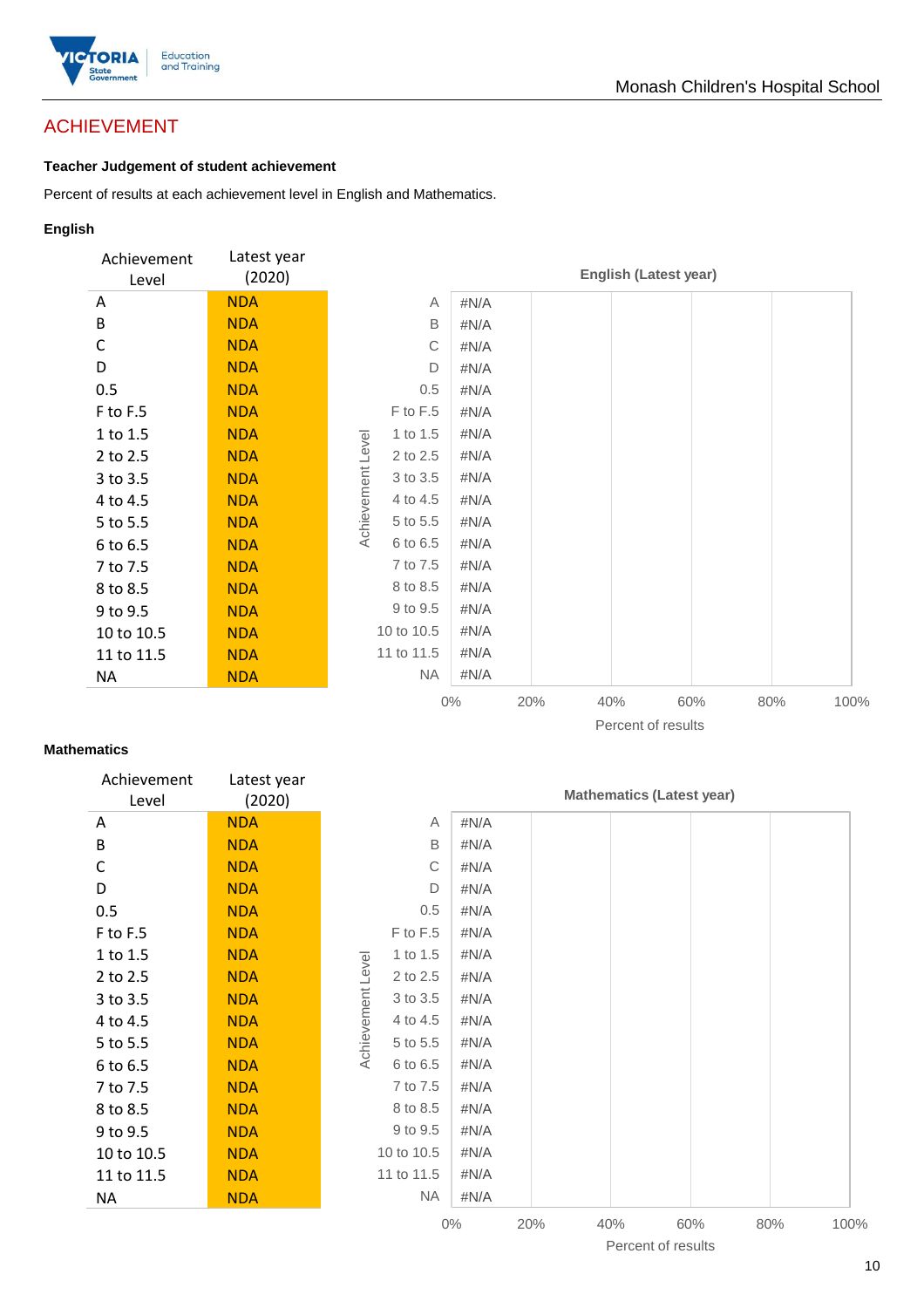

## ENGAGEMENT

#### **Average Number of Student Absence Days**

Absence from school can impact on students' learning. Common reasons for non-attendance include illness and extended family holidays. Absence data in 2020 may have been influenced by local processes and procedures adopted in response to remote and flexible learning.

| <b>Student Absence</b>                 | 2017       | 2018       | 2019       | 2020       | 4-vear<br>average |
|----------------------------------------|------------|------------|------------|------------|-------------------|
| School average number of absence days: | <b>NDA</b> | <b>NDA</b> | <b>NDA</b> | <b>NDA</b> | <b>NDA</b>        |

#### **Students exiting to further studies or full-time employment**

Percentage of students going on to further studies or full-time employment.

Note: This measure refers to data from the previous calendar year. Data excludes destinations recorded as 'Unknown'.

| <b>Student Exits</b>                                      | 2017       | 2018       | 2019       | 2020       | 4-vear<br>average |
|-----------------------------------------------------------|------------|------------|------------|------------|-------------------|
| School percent of students with positive<br>destinations: | <b>NDA</b> | <b>NDA</b> | <b>NDA</b> | <b>NDA</b> | <b>NDA</b>        |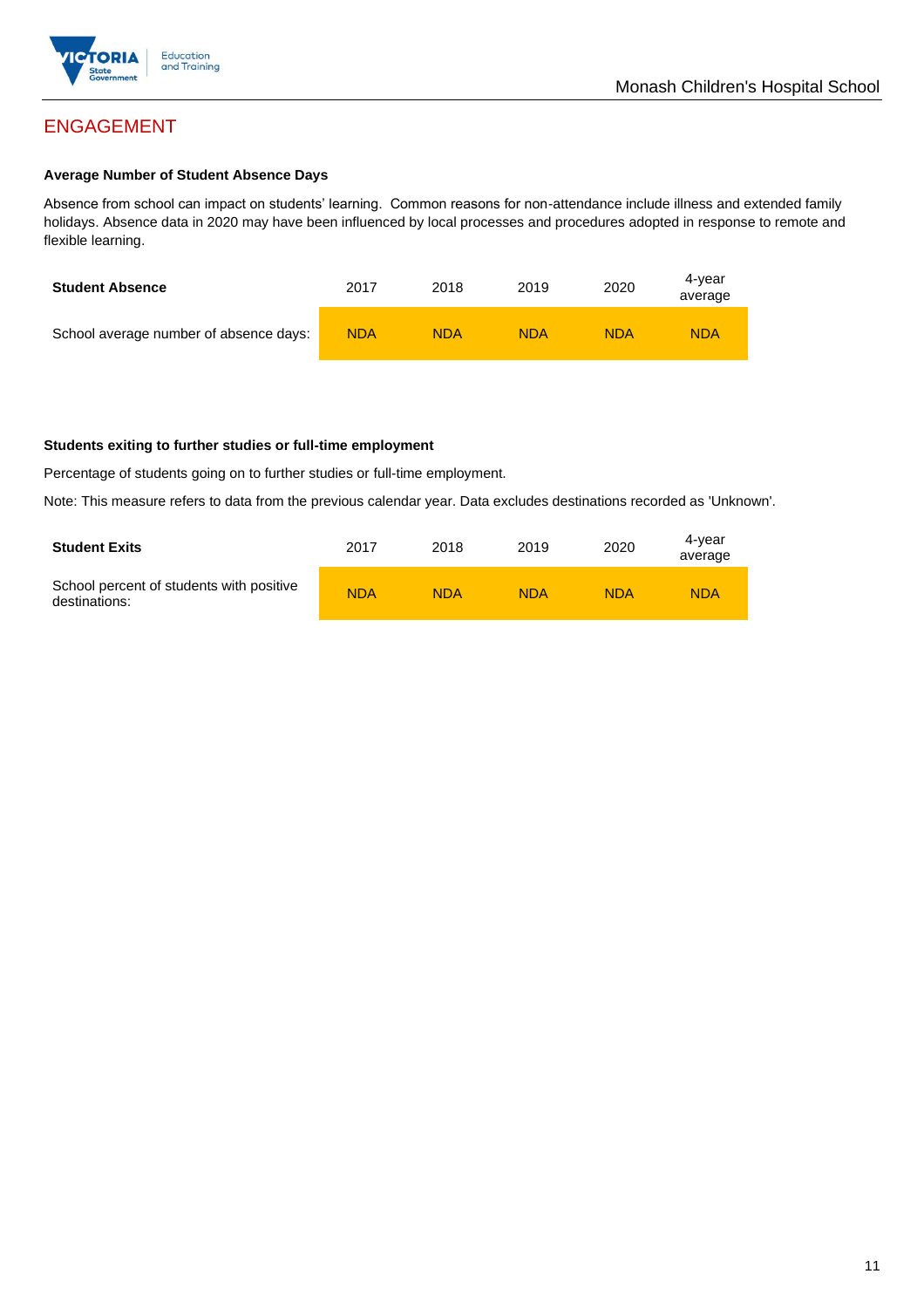

# **Financial Performance and Position**

FINANCIAL PERFORMANCE - OPERATING STATEMENT SUMMARY FOR THE YEAR ENDING 31 DECEMBER, 2020

| <b>Revenue</b>                  | <b>Actual</b> |
|---------------------------------|---------------|
| <b>Student Resource Package</b> | \$6,900,987   |
| Government Provided DET Grants  | \$225,148     |
| Government Grants Commonwealth  | <b>NDA</b>    |
| Government Grants State         | <b>NDA</b>    |
| Revenue Other                   | \$1,468       |
| <b>Locally Raised Funds</b>     | \$7,768       |
| <b>Capital Grants</b>           | <b>NDA</b>    |
| <b>Total Operating Revenue</b>  | \$7,135,371   |

| Equity $1$                                          | <b>Actual</b> |
|-----------------------------------------------------|---------------|
| Equity (Social Disadvantage)                        | \$5,000       |
| Equity (Catch Up)                                   | <b>NDA</b>    |
| <b>Transition Funding</b>                           | <b>NDA</b>    |
| Equity (Social Disadvantage - Extraordinary Growth) | <b>NDA</b>    |
| <b>Equity Total</b>                                 | \$5,000       |

| <b>Expenditure</b>                    | <b>Actual</b> |
|---------------------------------------|---------------|
| Student Resource Package <sup>2</sup> | \$2,340,913   |
| Adjustments                           | <b>NDA</b>    |
| <b>Books &amp; Publications</b>       | \$2,901       |
| Camps/Excursions/Activities           | <b>NDA</b>    |
| <b>Communication Costs</b>            | \$3,113       |
| Consumables                           | \$25,774      |
| Miscellaneous Expense <sup>3</sup>    | \$4,571       |
| <b>Professional Development</b>       | \$22,925      |
| Equipment/Maintenance/Hire            | \$64,451      |
| <b>Property Services</b>              | \$6,037       |
| Salaries & Allowances <sup>4</sup>    | \$63,447      |
| <b>Support Services</b>               | \$34,250      |
| Trading & Fundraising                 | \$1,084       |
| Motor Vehicle Expenses                | <b>NDA</b>    |
| <b>Travel &amp; Subsistence</b>       | \$23,349      |
| <b>Utilities</b>                      | <b>NDA</b>    |
| <b>Total Operating Expenditure</b>    | \$2,592,814   |
| <b>Net Operating Surplus/-Deficit</b> | \$4,542,556   |
| <b>Asset Acquisitions</b>             | <b>NDA</b>    |

(1) The equity funding reported above is a subset of the overall revenue reported by the school.

(2) Student Resource Package Expenditure figures are as of 02 Mar 2021 and are subject to change during the reconciliation process.

(3) Miscellaneous Expenses include bank charges, administration expenses, insurance and taxation charges.

(4) Salaries and Allowances refers to school-level payroll.